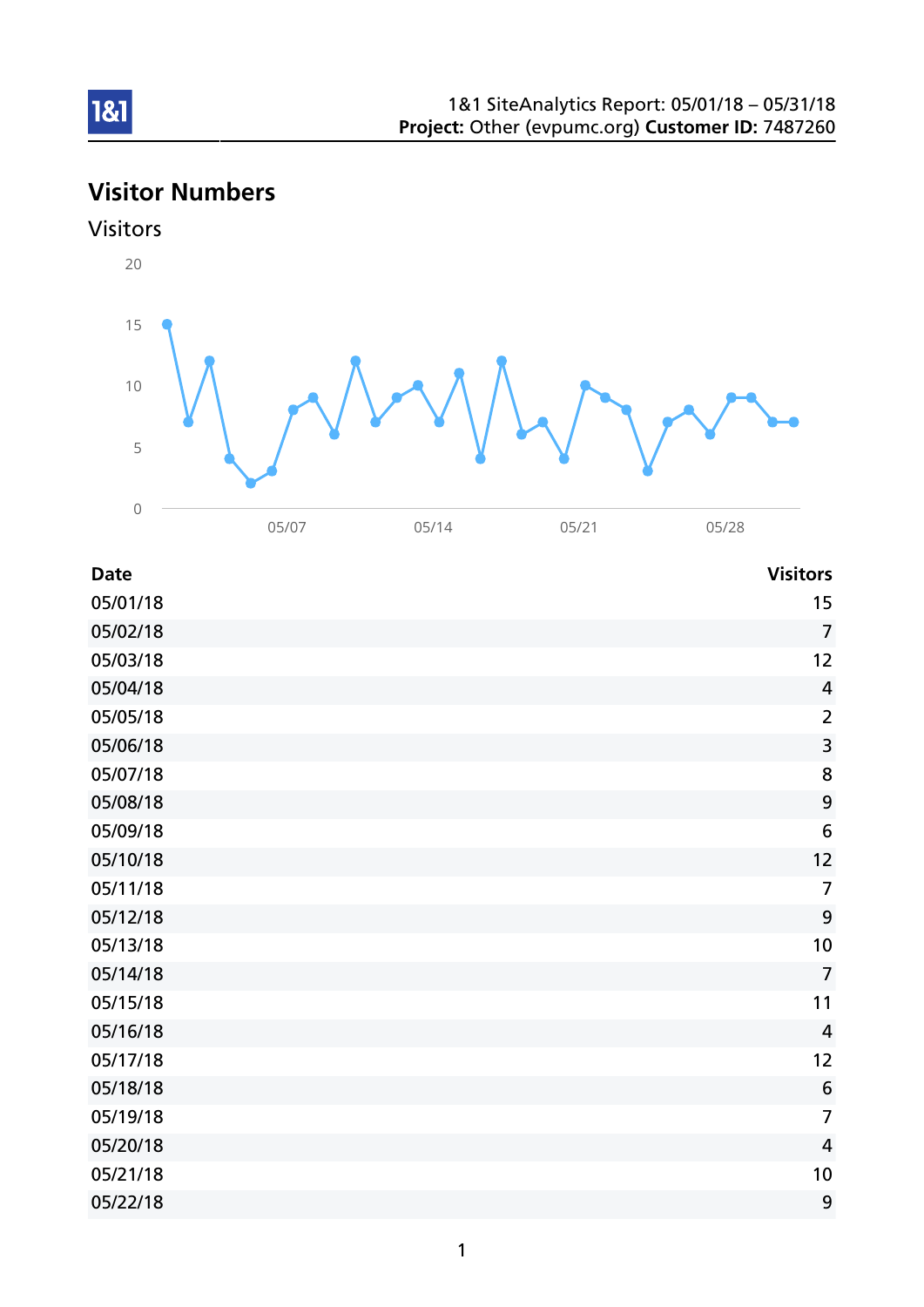| 1&1 SiteAnalytics Report: 05/01/18 - 05/31/18    |
|--------------------------------------------------|
| Project: Other (evpumc.org) Customer ID: 7487260 |

| <b>Date</b>  | <b>Visitors</b> |
|--------------|-----------------|
| 05/23/18     | 8               |
| 05/24/18     | 3               |
| 05/25/18     | $\overline{7}$  |
| 05/26/18     | 8               |
| 05/27/18     | 6               |
| 05/28/18     | 9               |
| 05/29/18     | 9               |
| 05/30/18     | $\overline{7}$  |
| 05/31/18     | $\overline{7}$  |
| <b>Total</b> | 238             |

# Sessions



| <b>Date</b> | <b>Sessions</b> |
|-------------|-----------------|
| 05/01/18    | 16              |
| 05/02/18    | $\overline{7}$  |
| 05/03/18    | 12              |
| 05/04/18    | $\overline{4}$  |
| 05/05/18    | $\overline{2}$  |
| 05/06/18    | 3               |
| 05/07/18    | 8               |
| 05/08/18    | 9               |
| 05/09/18    | 6               |
| 05/10/18    | 12              |
| 05/11/18    | 7               |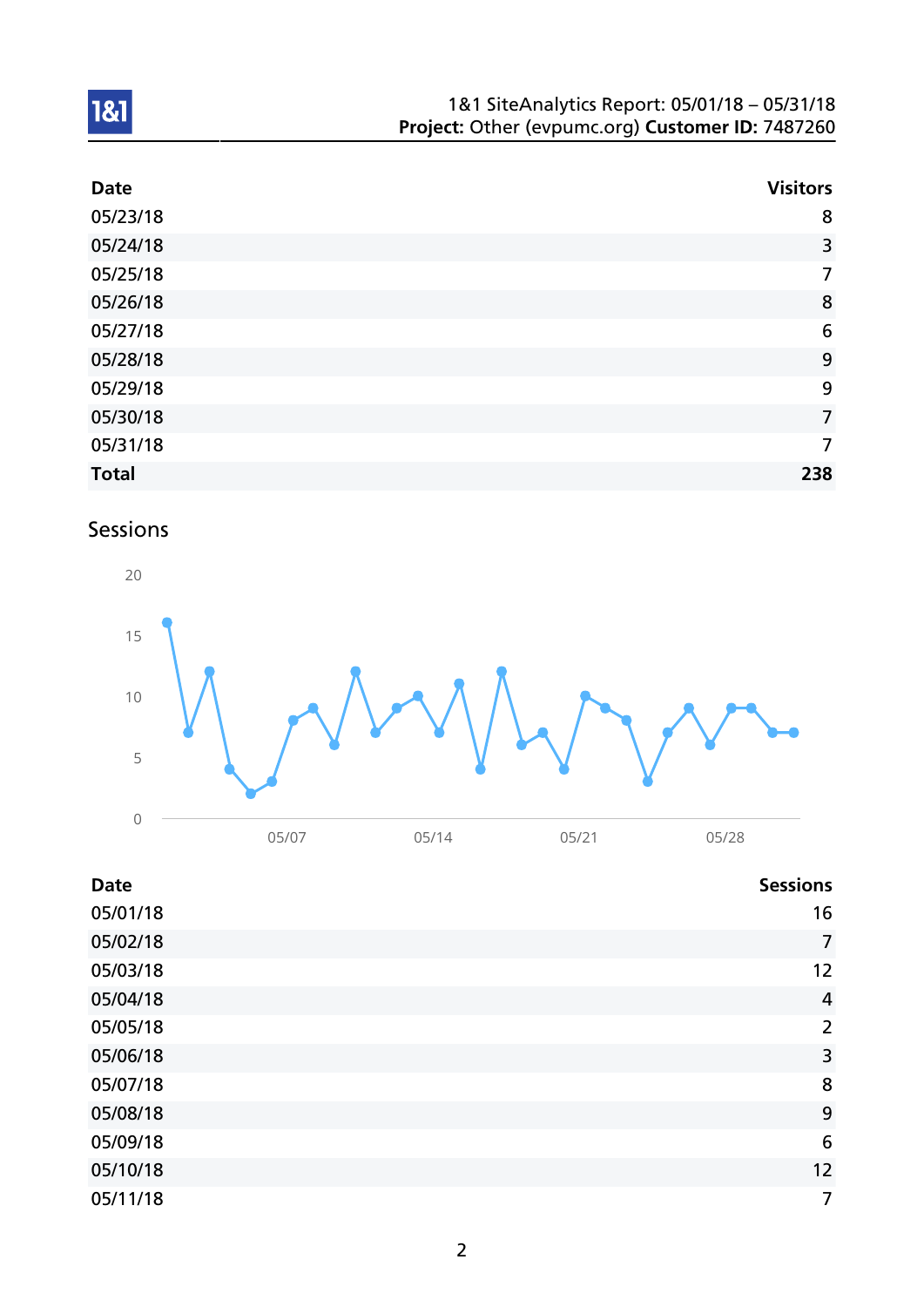| 1&1 SiteAnalytics Report: 05/01/18 - 05/31/18    |
|--------------------------------------------------|
| Project: Other (evpumc.org) Customer ID: 7487260 |

| <b>Date</b>  | <b>Sessions</b> |
|--------------|-----------------|
| 05/12/18     | 9               |
| 05/13/18     | 10              |
| 05/14/18     | $\overline{7}$  |
| 05/15/18     | 11              |
| 05/16/18     | $\overline{4}$  |
| 05/17/18     | 12              |
| 05/18/18     | $6\phantom{1}6$ |
| 05/19/18     | $\overline{7}$  |
| 05/20/18     | $\overline{4}$  |
| 05/21/18     | 10              |
| 05/22/18     | 9               |
| 05/23/18     | 8               |
| 05/24/18     | $\overline{3}$  |
| 05/25/18     | $\overline{7}$  |
| 05/26/18     | 9               |
| 05/27/18     | 6               |
| 05/28/18     | 9               |
| 05/29/18     | 9               |
| 05/30/18     | $\overline{7}$  |
| 05/31/18     | $\overline{7}$  |
| <b>Total</b> | 240             |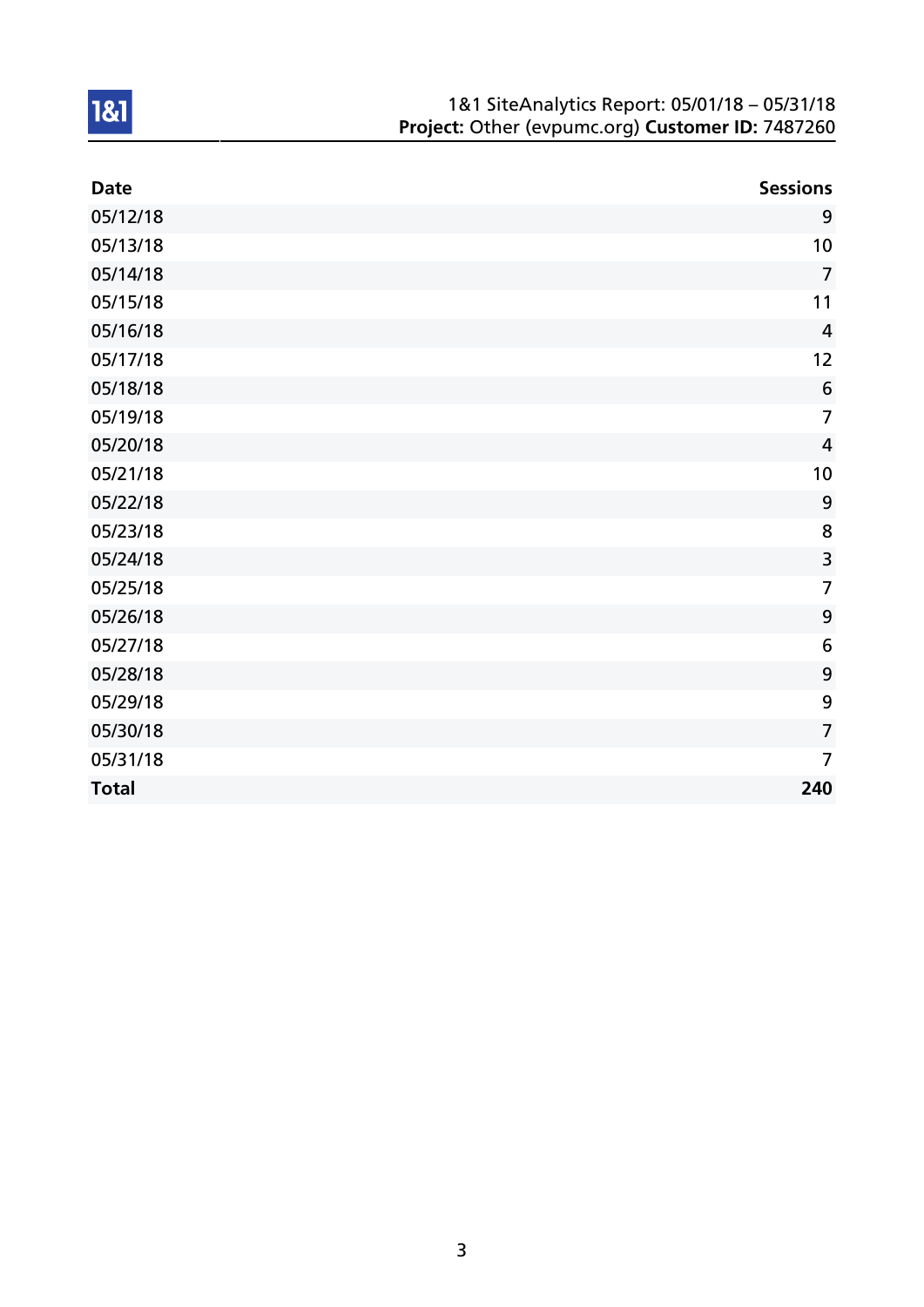

## Search Engine Robots



| <b>Search Engine Robots</b> | <b>Sessions</b> | Percentage |
|-----------------------------|-----------------|------------|
| bingbot/2.0                 | 246             | 26.77%     |
| Companybook-Crawler         | 92              | 10.01%     |
| Baiduspider/2.0             | 71              | 7.73%      |
| Googlebot/2.1               | 51              | 5.55%      |
| MJ12bot/v1.4.8              | 48              | 5.22%      |
| AhrefsBot/5.2               | 46              | 5.01%      |
| spbot/5.0.3                 | 46              | 5.01%      |
| YandexBot/3.0               | 42              | 4.57%      |
| SiteExplorer/1.1b           | 40              | 4.35%      |
| Googlebot-Mobile            | 30              | 3.26%      |
| 360Spider                   | 28              | 3.05%      |
| LinkedInBot/1.0             | 24              | 2.61%      |
| <b>SEOkicks-Robot</b>       | 24              | 2.61%      |
| DotBot/1.1                  | 21              | 2.29%      |
| Crawler4j                   | 19              | 2.07%      |
| Dataprovider                | 18              | 1.96%      |
| CCBot/2.0                   | 16              | 1.74%      |
| LightspeedSystemsCrawler    | 10              | 1.09%      |
| ips-agent                   | 10              | 1.09%      |
| Applebot/0.1                | 5               | 0.54%      |
| SafeDNSBot                  | 5               | 0.54%      |
| Mail.RU_Bot/2.0             | 4               | 0.44%      |
| SeznamBot/3.2               | 4               | 0.44%      |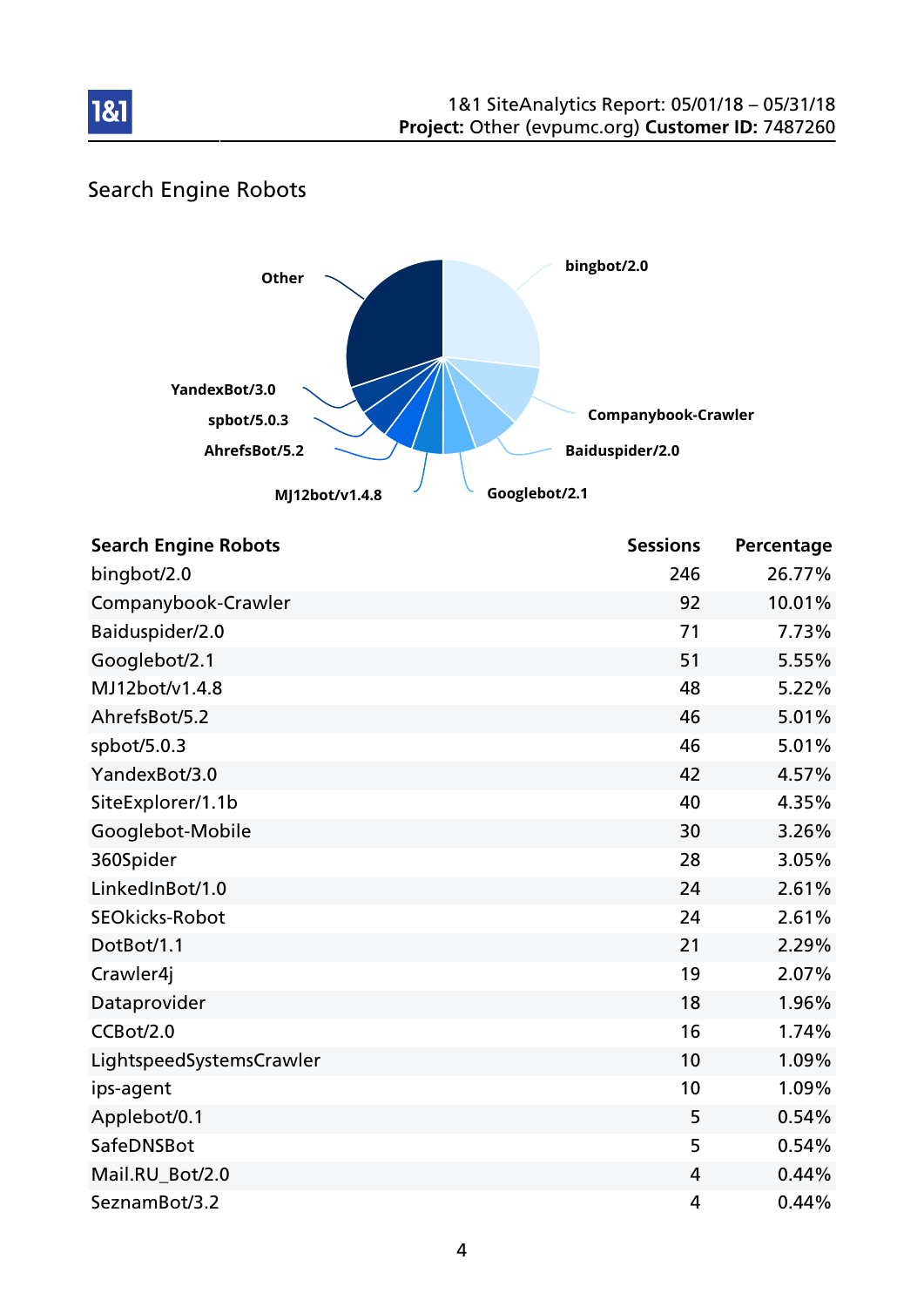#### 1&1 SiteAnalytics Report: 05/01/18 – 05/31/18 Project: Other (evpumc.org) Customer ID: 7487260

| <b>Search Engine Robots</b>   | <b>Sessions</b> | Percentage |
|-------------------------------|-----------------|------------|
| WikiDo/1.1                    | 4               | 0.44%      |
| vebidoobot/1.0                | 4               | 0.44%      |
| Exabot/3.0                    | $\overline{2}$  | 0.22%      |
| Mail.RU_Bot/Robots/2.0        | $\overline{2}$  | 0.22%      |
| SemrushBot/2~bl               | $\overline{2}$  | 0.22%      |
| Barkrowler/0.7                | 1               | 0.11%      |
| CrazyWebCrawler-Spider 0.9.10 | 1               | 0.11%      |
| ExtLinksBot/1.5               | 1               | 0.11%      |
| MJ12bot/v1.4.7                | 1               | 0.11%      |
| Sogou web spider/4.0          | 1               | 0.11%      |
| <b>Total</b>                  | 919             | 100.00%    |

# Page Analysis

1&1

## Most Frequently Visited Pages



| <b>Pages</b>       | <b>Sessions</b> | Percentage |
|--------------------|-----------------|------------|
| /Default.htm       | 243             | 54.73%     |
| /Elim.htm          | 37              | 8.33%      |
| /Announce.htm      | 17              | 3.83%      |
| /Sermons.htm       | 15              | 3.38%      |
| /Calendar.htm      | 14              | 3.15%      |
| /St_Johns.htm      | 14              | 3.15%      |
| /Believe.htm       | 13              | 2.93%      |
| /NewsLetterIdx.htm | 13              | 2.93%      |
| <b>Morship.htm</b> | 13              | 2.93%      |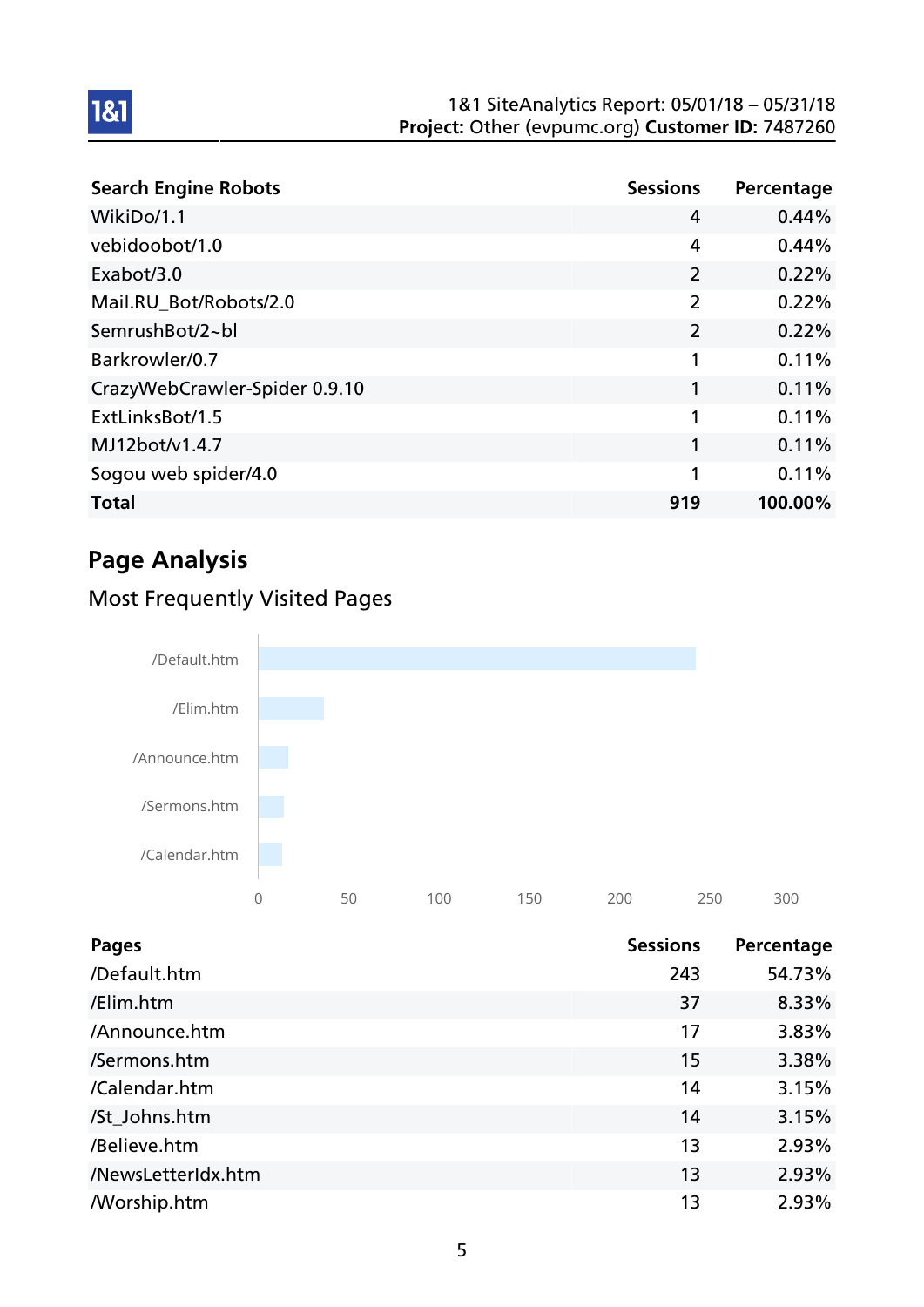#### 1&1 SiteAnalytics Report: 05/01/18 – 05/31/18 Project: Other (evpumc.org) Customer ID: 7487260

| <b>Pages</b>             | <b>Sessions</b> | Percentage |
|--------------------------|-----------------|------------|
| /M-Statement.htm         | 11              | 2.48%      |
| /web_links.htm           | 11              | 2.48%      |
| /Stats.htm               | 9               | 2.03%      |
| /Elim-HISTORY.htm        | 6               | 1.35%      |
| /St_Johns-HISTORY.htm    | 6               | 1.35%      |
| /CalendarOld.htm         | 3               | 0.68%      |
| /Elim_M-Statement.htm    | 3               | 0.68%      |
| /StJohns_M-Statement.htm | 3               | 0.68%      |
| /missions.htm            | 3               | 0.68%      |
| /valley_views0813.htm    | $\overline{2}$  | 0.45%      |
| /valley_views0913.htm    | $\overline{2}$  | 0.45%      |
| /valley_views1013.htm    | $\overline{2}$  | 0.45%      |
| /valley_views1113.htm    | $\overline{2}$  | 0.45%      |
| /Announce102608.htm      | 1               | 0.23%      |
| /Bulletins-old.htm       | 1               | 0.23%      |
| <b>Total</b>             | 444             | 100.00%    |

### Keywords

1&1

No data is available for this report during the current time period.

## Referring Pages



| <b>Pages</b>               | <b>Sessions</b> |
|----------------------------|-----------------|
| https://www.google.com/    | 20              |
| http://burger-imperia.com/ |                 |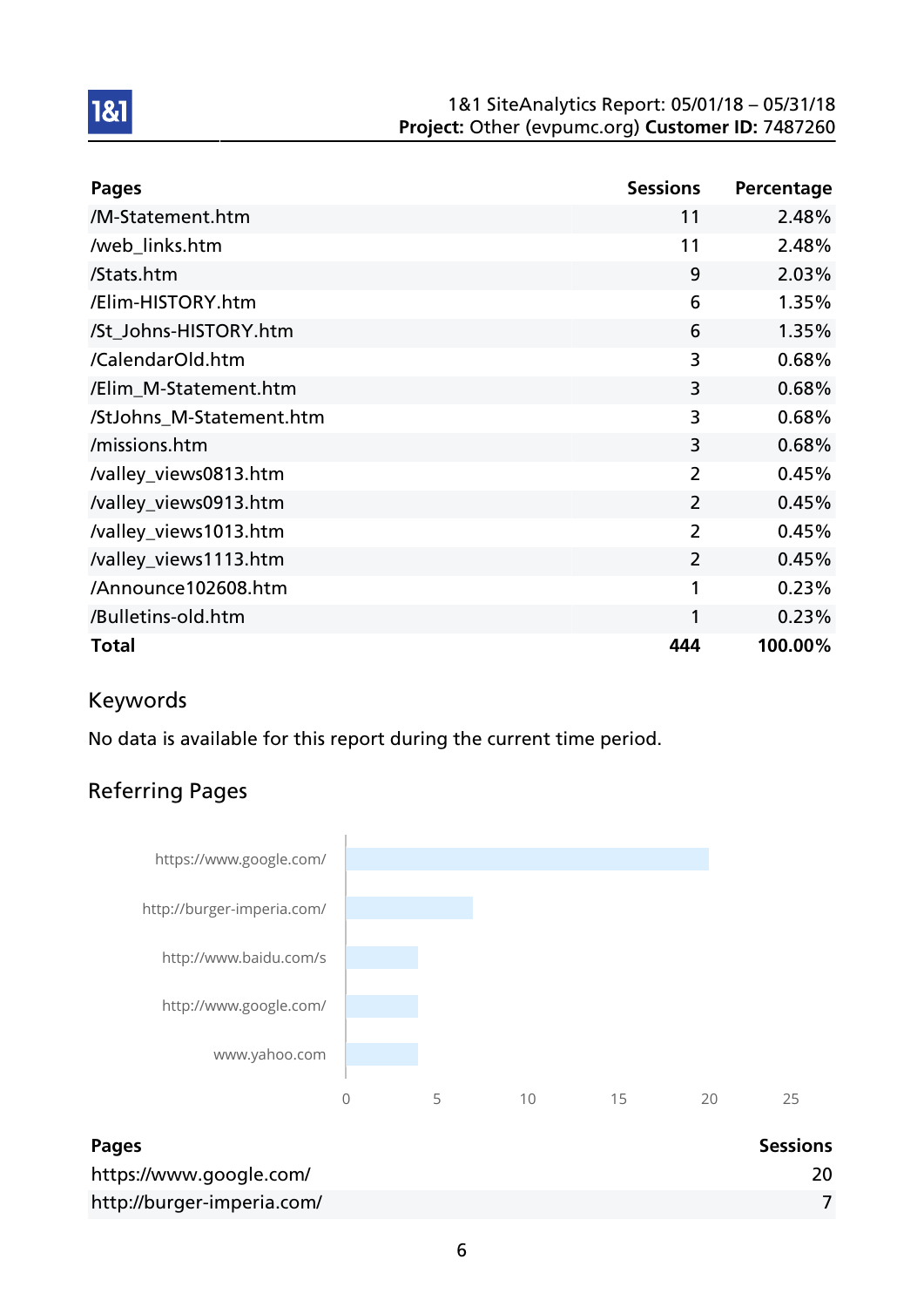

| <b>Pages</b>                                          | <b>Sessions</b> |
|-------------------------------------------------------|-----------------|
| http://www.baidu.com/s                                | 4               |
| http://www.google.com/                                | 4               |
| www.yahoo.com                                         | 4               |
| http://metallo-konstruktsii.ru/                       | 3               |
| http://pizza-tycoon.com/                              | 3               |
| http://sovetogorod.ru/                                | 3               |
| www.google.com                                        | 3               |
| android-app://com.google.android.googlequicksearchbox | $\overline{2}$  |
| http://google.com                                     | 2               |
| http://hundejo.com/                                   | 2               |
| http://sovetogorod.ru/frukt_spisok.html               | 2               |
| www.bing.com                                          | 2               |
| http://bestbookclub.ru/                               | 1               |
| http://l.facebook.com/l.php                           | 1               |
| http://pizza-imperia.com/                             | 1               |
| http://www.susumc.org/index.php/lewisburg             | 1               |
| http://yandex.ru/clck/jsredir                         | 1               |
| https://www.google.fr/                                | 1               |

# Browsers & Systems

Browsers



| <b>Browsers</b> |     | Sessions Percentage |
|-----------------|-----|---------------------|
| Chrome          | 117 | 48.75%              |
| Firefox         | 40  | 16.67%              |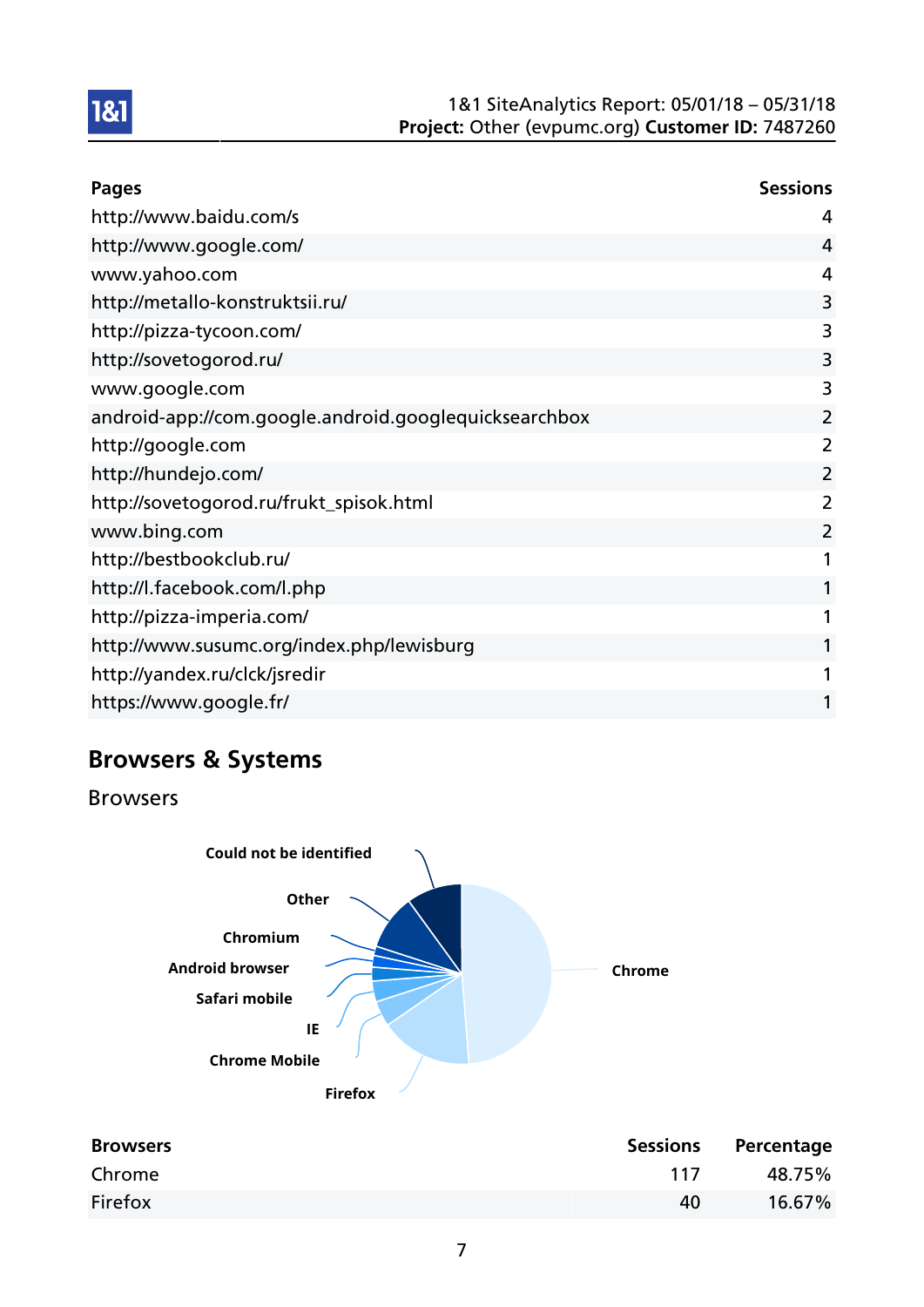#### 1&1 SiteAnalytics Report: 05/01/18 – 05/31/18 Project: Other (evpumc.org) Customer ID: 7487260

| <b>Browsers</b>         | <b>Sessions</b> | Percentage |
|-------------------------|-----------------|------------|
| <b>Chrome Mobile</b>    | 11              | 4.58%      |
| IE                      | 9               | 3.75%      |
| Safari mobile           | 6               | 2.50%      |
| Android browser         | 5               | 2.08%      |
| Chromium                | 4               | 1.67%      |
| Opera                   | $\overline{4}$  | 1.67%      |
| Google App              | 3               | 1.25%      |
| Microsoft Edge          | 3               | 1.25%      |
| Python-requests         | 3               | 1.25%      |
| Java                    | $\overline{2}$  | 0.83%      |
| Safari                  | $\overline{2}$  | 0.83%      |
| Android webview         | 1               | 0.42%      |
| Go http package         | 1               | 0.42%      |
| Lynx                    | 1               | 0.42%      |
| PhantomJS               | 1               | 0.42%      |
| Python-urllib           | 1               | 0.42%      |
| aria2                   | 1               | 0.42%      |
| <b>CURL</b>             | 1               | 0.42%      |
| Could not be identified | 24              | 10.00%     |
| <b>Total</b>            | 240             | 100.00%    |

## Operating Systems



| <b>Operating Systems</b> |  |
|--------------------------|--|
| Windows                  |  |

| <b>Operating Systems</b> |     | Sessions Percentage |
|--------------------------|-----|---------------------|
| Windows                  | 116 | 48.33%              |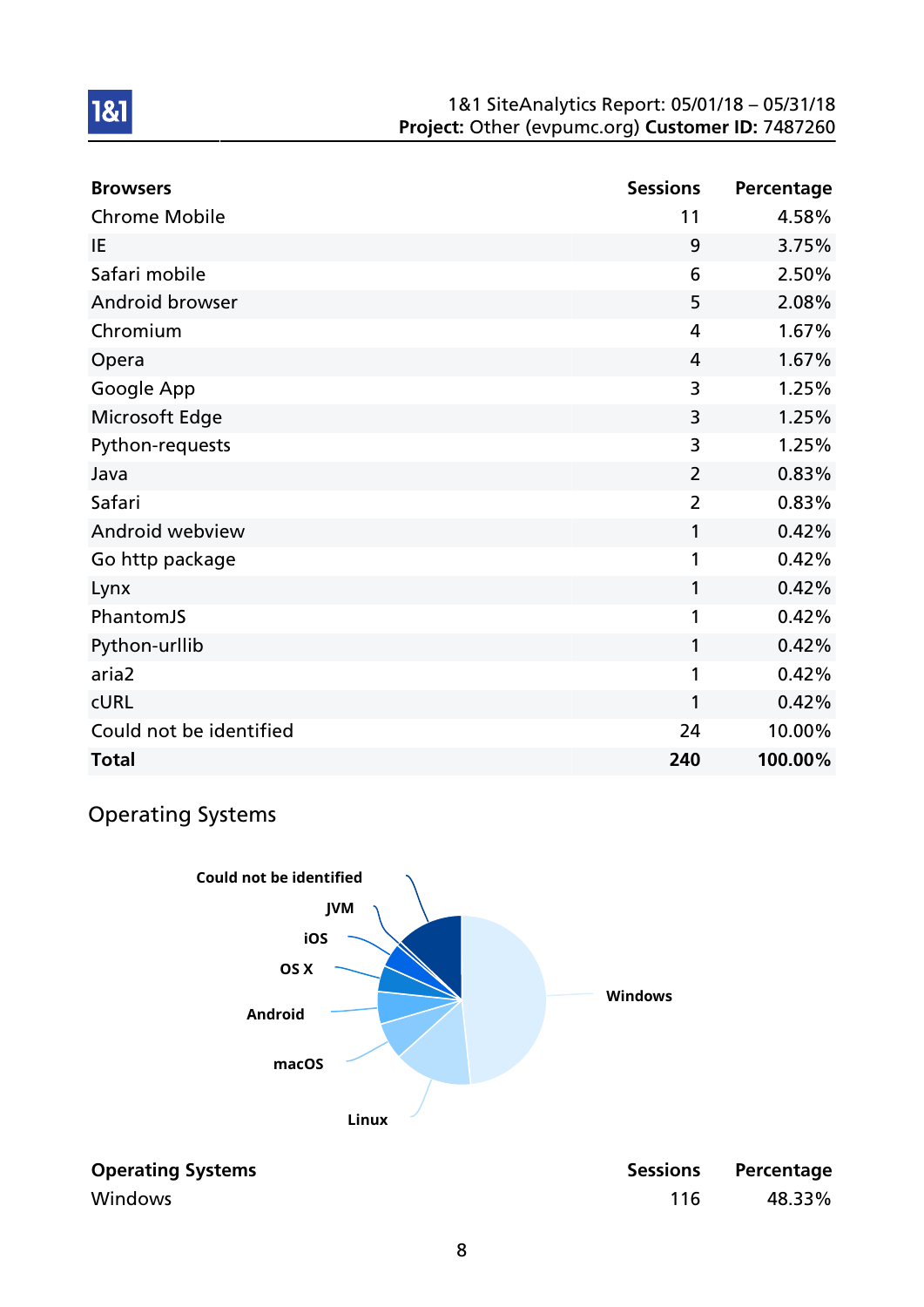| <b>Operating Systems</b> | <b>Sessions</b> | Percentage |
|--------------------------|-----------------|------------|
| Linux                    | 36              | 15.00%     |
| macOS                    | 17              | 7.08%      |
| Android                  | 15              | 6.25%      |
| OS X                     | 12              | 5.00%      |
| iOS                      | 11              | 4.58%      |
| <b>JVM</b>               | 2               | 0.83%      |
| Could not be identified  | 31              | 12.92%     |
| <b>Total</b>             | 240             | 100.00%    |

# Visitor Locations

1&1

| Countries                   |                 |            |
|-----------------------------|-----------------|------------|
| <b>Countries</b>            | <b>Sessions</b> | Percentage |
| <b>United States</b>        | 129             | 53.75%     |
| France                      | 14              | 5.83%      |
| Russia                      | 13              | 5.42%      |
| Canada                      | 12              | 5.00%      |
| Romania                     | 12              | 5.00%      |
| <b>Ukraine</b>              | 9               | 3.75%      |
| Germany                     | 8               | 3.33%      |
| China                       | 6               | 2.50%      |
| <b>Netherlands</b>          | 5               | 2.08%      |
| India                       | 4               | 1.67%      |
| <b>United Kingdom</b>       | $\overline{2}$  | 0.83%      |
| <b>United Arab Emirates</b> | 1               | 0.42%      |
| Argentina                   | 1               | 0.42%      |
| <b>Brazil</b>               | 1               | 0.42%      |
| Indonesia                   | 1               | 0.42%      |
| Israel                      | 1               | 0.42%      |
| South Korea                 | 1               | 0.42%      |
| Poland                      | 1               | 0.42%      |
| Serbia                      | 1               | 0.42%      |
| Singapore                   | 1               | 0.42%      |
| <b>Thailand</b>             | 1               | 0.42%      |
| Tanzania                    | 1               | 0.42%      |
| Could not be identified     | 15              | 6.25%      |

9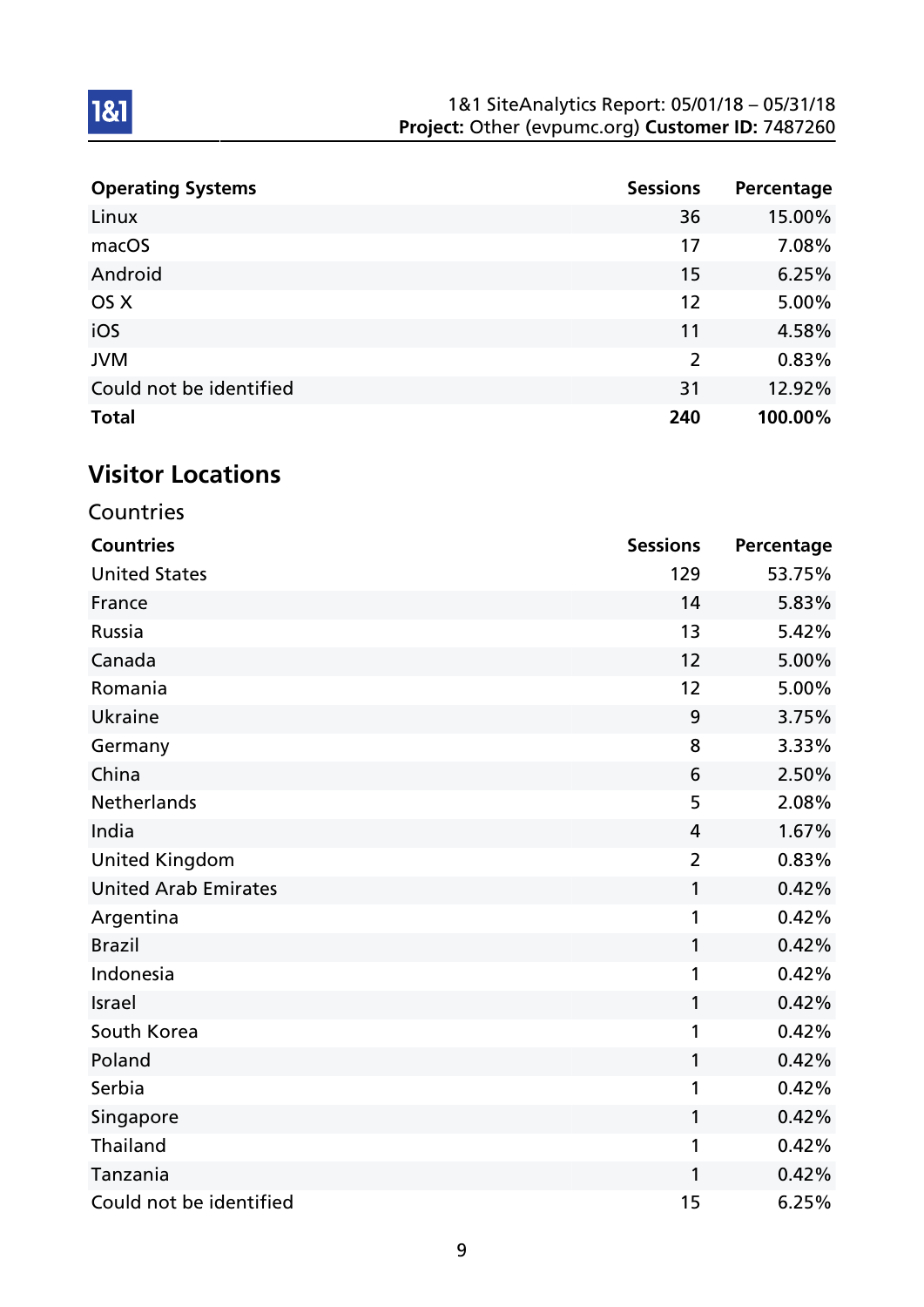| <b>Countries</b>        | <b>Sessions</b> | Percentage |
|-------------------------|-----------------|------------|
| <b>Total</b>            | 240             | 100.00%    |
|                         |                 |            |
| Continents              |                 |            |
| <b>Continents</b>       | <b>Sessions</b> | Percentage |
| <b>North America</b>    | 141             | 58.75%     |
| Europe                  | 66              | 27.50%     |
| Asia                    | 16              | 6.67%      |
| South America           | $\overline{2}$  | 0.83%      |
| Africa                  | 1               | 0.42%      |
| Could not be identified | 14              | 5.83%      |
| <b>Total</b>            | 240             | 100.00%    |

## Information about the evaluations

### Visitors

181

This evaluation shows how many visitors accessed your website. Visitors are uniquely identified on the basis of the IP address and the browser ID. If a visitor goes to your website more than once a day, only one visitor is counted.

### Sessions

This evaluation shows the number of sessions. A session starts when a visitor accesses your website and ends when he or she leaves it. A session ends automatically after 30 minutes without activity. If a visitor goes to your website more than once a day, multiple sessions are counted.

### Search Engine Robots

This evaluation shows which search engine robots have accessed the pages of your website. Search engine robots automatically search the content of websites in order to keep search engine entries up to date.

### Most Frequently Visited Pages

This evaluation shows which pages of your website were visited most often.

### Keywords

This evaluations shows the keywords with which your website was most commonly found in search engines.